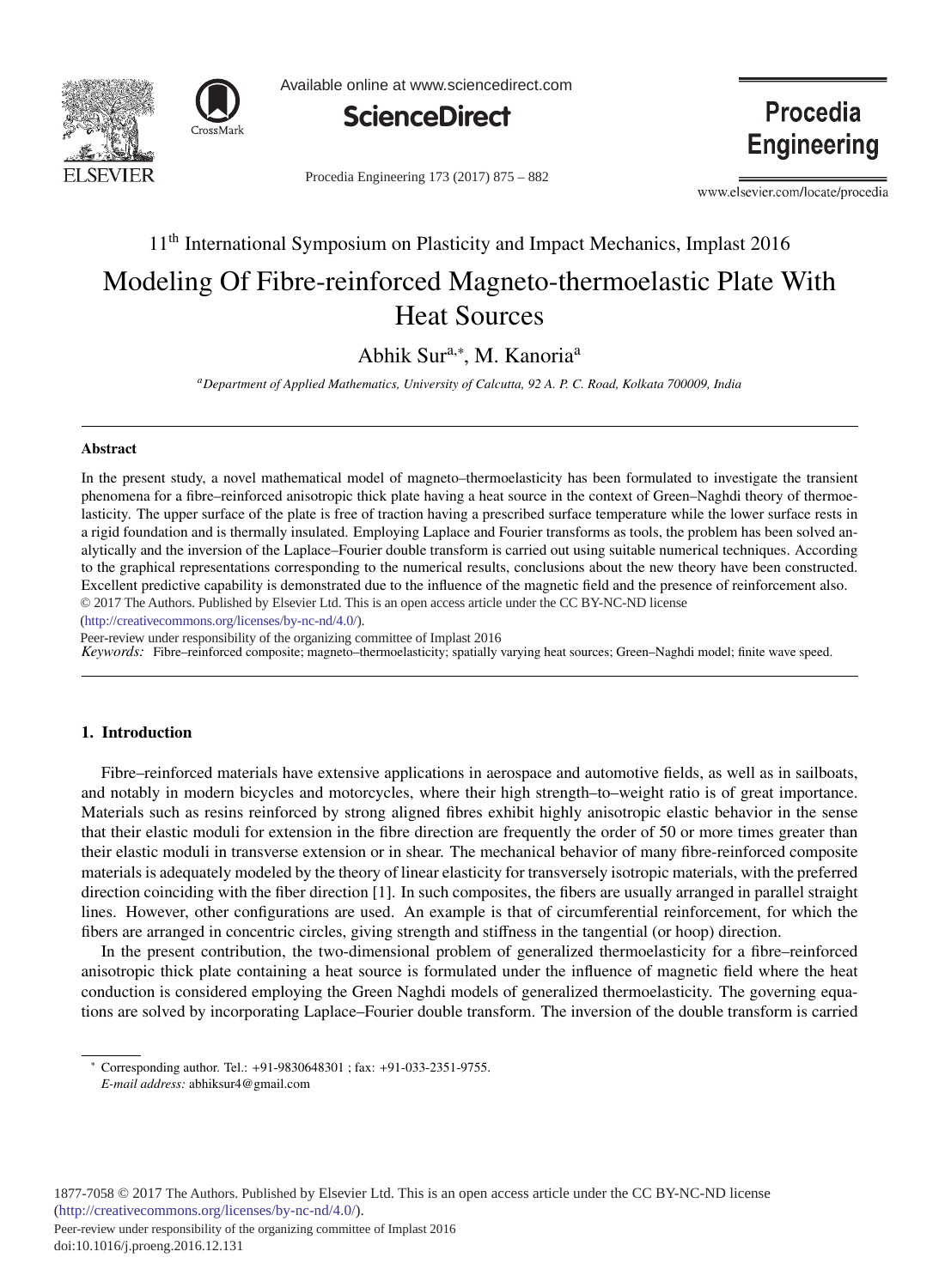out numerically. Numerical inversion of Laplace transform is done by using a method based on Fourier series expansion technique [2]. The numerical results for the field quantities are given in the physical domain and illustrated graphically to study the effect of magnetic field and reinforcement. The results obtained in this paper may offer a theoretical basis and meaningful suggestions in the designing of various fibre–reinforced anisotropic thermoelastic elements to attain special engineering requirements.

## 2. Formulation of the Problem

We consider an infinite fibre–reinforced anisotropic thermally conducting thick plate with spatially varying heat source at an uniform reference temperature  $T_0$  in the undisturbed state where *z*−axis is the direction of anisotropy. The adjacent space is assumed to be permeated by a uniform magnetic field  $H(0, 0, H_0)$  acting parallel to the boundary  $y = 0$ . This produces an induced magnetic field  $h(0, 0, h)$  and induced electric field  $E(E_1, E_2, 0)$  which satisfies the linearized equations of electro-magnetism and are valid for slowly moving media. The upper surface of this medium is traction free and subjected to a known temperature distribution. The lower surface of the plate is laid down on a rigid foundation and is thermally insulated. Let the faces of the plate be the planes  $x = \pm h$ , referred to a rectangular set of cartesian co-ordinates axes. We shall consider two dimensional deformation of the plate parallel to *xy* plane.

The constitutive equation for a fibre-reinforced linearly thermoelastic anisotropic medium whose preferred direction is that of a unit vector a is [3]

$$
\sigma_{ij} = \lambda e_{kk}\delta_{ij} + 2\mu_T e_{ij} + \alpha (a_k a_m e_{km}\delta_{ij} + a_i a_j e_{kk}) + 2(\mu_L - \mu_T)(a_i a_k e_{kj} + a_j a_k e_{ki}) - \beta a_k a_m e_{km} a_i a_j - \beta_{ij} (T - T_0)\delta_{ij},
$$
 (1)

where  $\sigma_{ij}$  ar the stress components,  $e_{ij}$  are the strain components,  $\lambda$ ,  $\mu_T$  are the elastic constants;  $\alpha$ ,  $\beta$ ,  $(\mu_L - \mu_T)$ are reinforcement parameters,  $\delta_{ij}$  are the kronecker delta,  $\beta_{ij}$  are the coefficient of linear thermal expansion, *T* is the temperature over the reference temperature  $T_0$ ,  $\tilde{a} \equiv (a_1, a_2, a_3)$ ,  $a_1^2 + a_2^2 + a_3^2 = 1$ . Now the constitutive relations in the present case are

$$
\sigma_{xx} = (\lambda + 2\alpha + 4\mu_L - 2\mu_T + \beta)\frac{\partial u}{\partial x} + (\lambda + \alpha)\frac{\partial v}{\partial y} - \beta_{11}(T - T_0),\tag{2}
$$

$$
\sigma_{yy} = (\lambda + 2\mu_T)\frac{\partial v}{\partial y} + (\lambda + \alpha)\frac{\partial u}{\partial x} - \beta_{22}(T - T_0),\tag{3}
$$

$$
\sigma_{xy} = \mu_T \left( \frac{\partial v}{\partial x} + \frac{\partial u}{\partial y} \right). \tag{4}
$$

The equations of motion along *x* and *y* directions can be obtained as

$$
(A_{11} + \rho R_H^2) \frac{\partial^2 u}{\partial x^2} + (A_{12} + \rho R_H^2) \frac{\partial^2 v}{\partial x \partial y} + A_{13} \frac{\partial^2 u}{\partial y^2} - \beta_{11} \frac{\partial T}{\partial x} = \rho \left( 1 + \frac{R_H^2}{c^2} \right) \frac{\partial^2 u}{\partial t^2},\tag{5}
$$

$$
(A_{22} + \rho R_H^2) \frac{\partial^2 v}{\partial y^2} + (A_{12} + \rho R_H^2) \frac{\partial^2 u}{\partial x \partial y} + A_{13} \frac{\partial^2 v}{\partial x^2} - \beta_{22} \frac{\partial T}{\partial y} = \rho \left( 1 + \frac{R_H^2}{c^2} \right) \frac{\partial^2 v}{\partial t^2}.
$$
 (6)

Heat equation for the present case can be considered by assuming the fibre direction  $(1, 0, 0)$  as [4]

$$
\left(K_{11}^{\star} \frac{\partial^2 T}{\partial x^2} + K_{22}^{\star} \frac{\partial^2 T}{\partial y^2}\right) + \chi \left(K_{11} \frac{\partial^2 T}{\partial x^2} + K_{22} \frac{\partial^2 T}{\partial y^2}\right) + \rho \dot{Q} = \rho C_v \ddot{T} + T_0 \left(\beta_{11} \frac{\partial \ddot{u}}{\partial x} + \beta_{22} \frac{\partial \ddot{v}}{\partial y}\right),\tag{7}
$$

where the Fourier law is defined as

$$
\dot{\vec{q}} = -\chi K_{ij}\nabla \dot{T} - K_{ij}^{\star}\nabla T,\tag{8}
$$

where  $\rho$  is the density,  $c_{ij}$ 's are the elastic constants for transversely isotropic material,  $K_{ii}$ 's are the thermal conductivities along *x* and *y* directions,  $K_{ii}^{\star}$ 's are the additional material constants for Green–Naghdi theories,  $\beta_{ii}$ 's (*i* = 1, 2) are the stress-temperature coefficients,  $c_v$  is the specific heat at constant volume, Q is the heat source,  $\sigma_{ij}$ ,  $e_{ij}$  are the stress and strain components respectively. Here, dot represents the derivative with respect to time. Also, for  $\chi = 0$ ,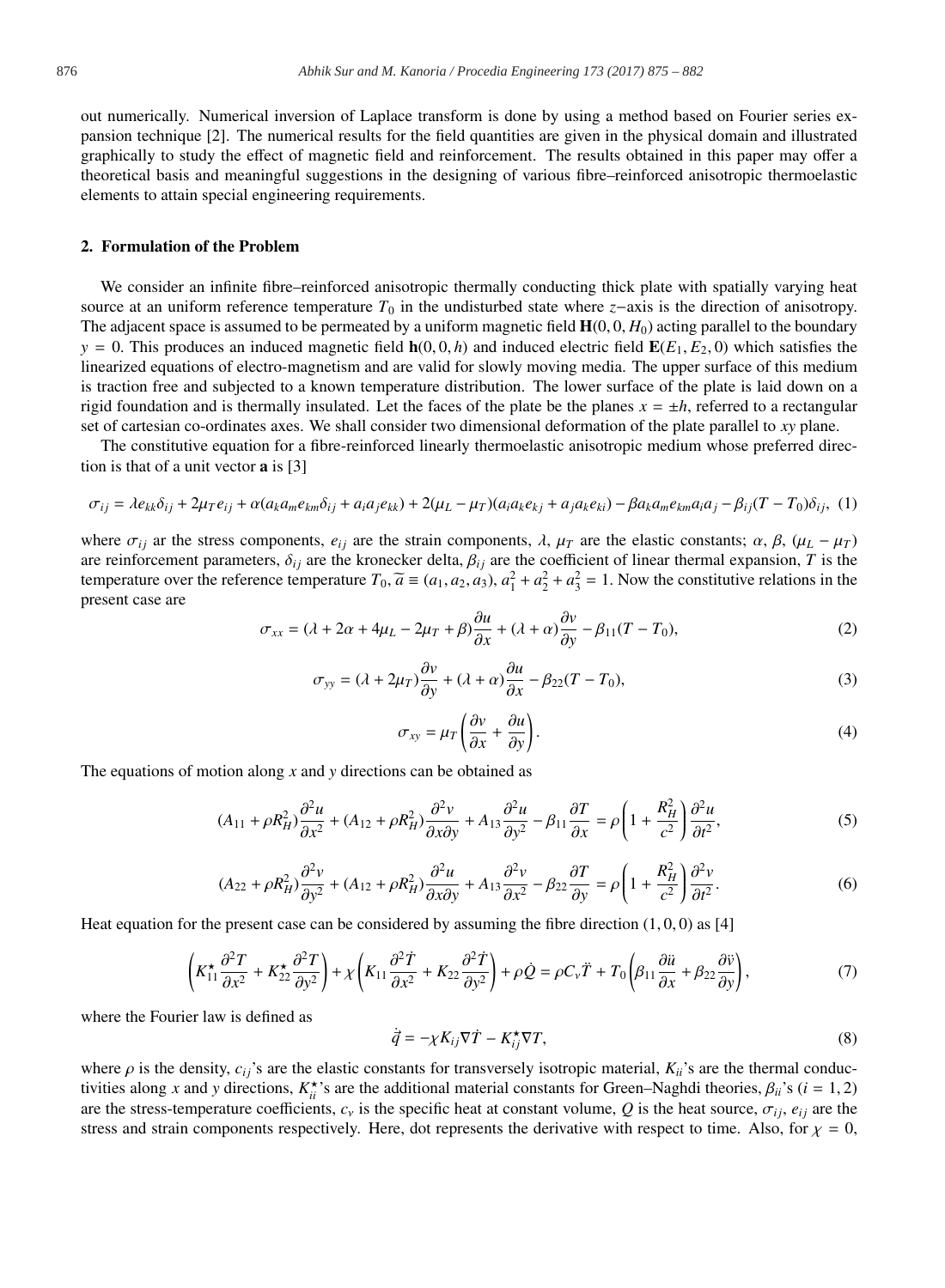eqn. (7) reduces to GN II model, whereas for  $\chi = 1$ , we have GN III model. Introducing the following non–dimensional variables

$$
x' = c_1 \eta x, \quad y' = c_1 \eta y, \quad u' = c_1 \eta u, \quad v' = c_1 \eta v, \quad t' = c_1^2 \eta t, \quad \eta = \frac{\rho c_v}{K_{11}}, \quad \sigma'_{ij} = \frac{\sigma_{ij}}{\rho c_1^2}, \quad h' = \frac{h}{H_0},
$$

$$
c_1^2 = \frac{A_{11}}{\rho}, \quad \theta' = \frac{(T - T_0)\beta_{11}}{\rho c_1^2}, \quad q'_{x'} = \frac{q_x \beta_{11}}{\rho^2 c_v c_1^3}, \quad Q' = \frac{\rho \beta_{11} Q}{K_{11} c_1^4 \eta^3 A_{11}},
$$

omitting primes, the above equations can be rewritten in non–dimensional form as follows

$$
\sigma_{xx} = \frac{\partial u}{\partial x} + B_1 \frac{\partial v}{\partial y} - \theta,\tag{9}
$$

$$
\sigma_{yy} = B_2 \frac{\partial v}{\partial y} + B_1 \frac{\partial u}{\partial x} - B_3 \theta,\tag{10}
$$

$$
\sigma_{xy} = B_4 \left( \frac{\partial u}{\partial y} + \frac{\partial v}{\partial x} \right),\tag{11}
$$

$$
B_5 \frac{\partial^2 u}{\partial x^2} + B_6 \frac{\partial^2 v}{\partial x \partial y} + B_4 \frac{\partial^2 u}{\partial y^2} - \frac{\partial \theta}{\partial x} = \xi \frac{\partial^2 u}{\partial t^2},\tag{12}
$$

$$
B_7 \frac{\partial^2 v}{\partial y^2} + B_6 \frac{\partial^2 u}{\partial x \partial y} + B_4 \frac{\partial^2 v}{\partial x^2} - B_3 \frac{\partial \theta}{\partial y} = \xi \frac{\partial^2 v}{\partial t^2},\tag{13}
$$

$$
\left(\varepsilon_{21}\frac{\partial^2 \theta}{\partial x^2} + \varepsilon_{22}\frac{\partial^2 \theta}{\partial y^2}\right) + \left(\varepsilon_{31}\frac{\partial^2 \theta}{\partial x^2} + \varepsilon_{32}\frac{\partial^2 \theta}{\partial y^2}\right) + \dot{Q} = \ddot{\theta} + \left(\varepsilon_{11}\frac{\partial \ddot{u}}{\partial x} + \varepsilon_{12}\frac{\partial \ddot{v}}{\partial y}\right),\tag{14}
$$

$$
\dot{q}_x = -\left(\varepsilon_{21}\frac{\partial \theta}{\partial x} + \varepsilon_{31}\frac{\partial \dot{\theta}}{\partial x}\right),\tag{15}
$$

where

$$
A_{12} = \lambda + \alpha + \mu_T, \quad A_{13} = \mu_T, \quad A_{22} = \lambda + 2\mu_T, \quad B_1 = \frac{\lambda + \alpha}{A_{11}}, \quad B_2 = \frac{A_{22}}{A_{11}}, \quad B_3 = \frac{\beta_{22}}{\beta_{11}}, \quad B_4 = \frac{A_{13}}{A_{11}},
$$

$$
(\varepsilon_{21}, \varepsilon_{22}) = \frac{1}{\rho c_v c_1^2} (K_{11}^{\star}, K_{22}^{\star}), \quad (\varepsilon_{11}, \varepsilon_{12}) = \frac{T_0 \beta_{11}}{\rho c_v A_{11}} (\beta_{11}, \beta_{22}), \quad (\varepsilon_{31}, \varepsilon_{32}) = \frac{\chi \eta}{\rho c_v} (K_{11}, K_{22}).
$$

The above equations are solved subjected to the initial conditions

$$
\theta = u = v = 0; \ \frac{\partial \theta}{\partial t} = \frac{\partial u}{\partial t} = \frac{\partial v}{\partial t} = 0 \ \text{at} \ t = 0. \tag{16}
$$

The boundary conditions for the problem may be taken as

$$
\begin{cases}\n\theta(h, y, t) = \theta_0 H(g - |y|), \\
\sigma_{xx}(h, y, t) = 0, \\
\sigma_{xy}(h, y, t) = 0, \\
u(-h, y, t) = 0, \\
y(-h, y, t) = 0, \\
q_x(-h, y, t) = 0.\n\end{cases}
$$
\n(17)

Laplace–Fourier double transform of a function  $f(x, y, t)$  is given by

$$
\overline{f}(x, y, p) = \int_0^\infty f(x, y, t)e^{-pt}dt, \quad \text{Re}(p) > 0,
$$
\n
$$
\widehat{\overline{f}}(x, q, p) = \frac{1}{\sqrt{2\pi}} \int_{-\infty}^\infty \overline{f}(x, y, p)e^{-iqy}dy.
$$
\n(18)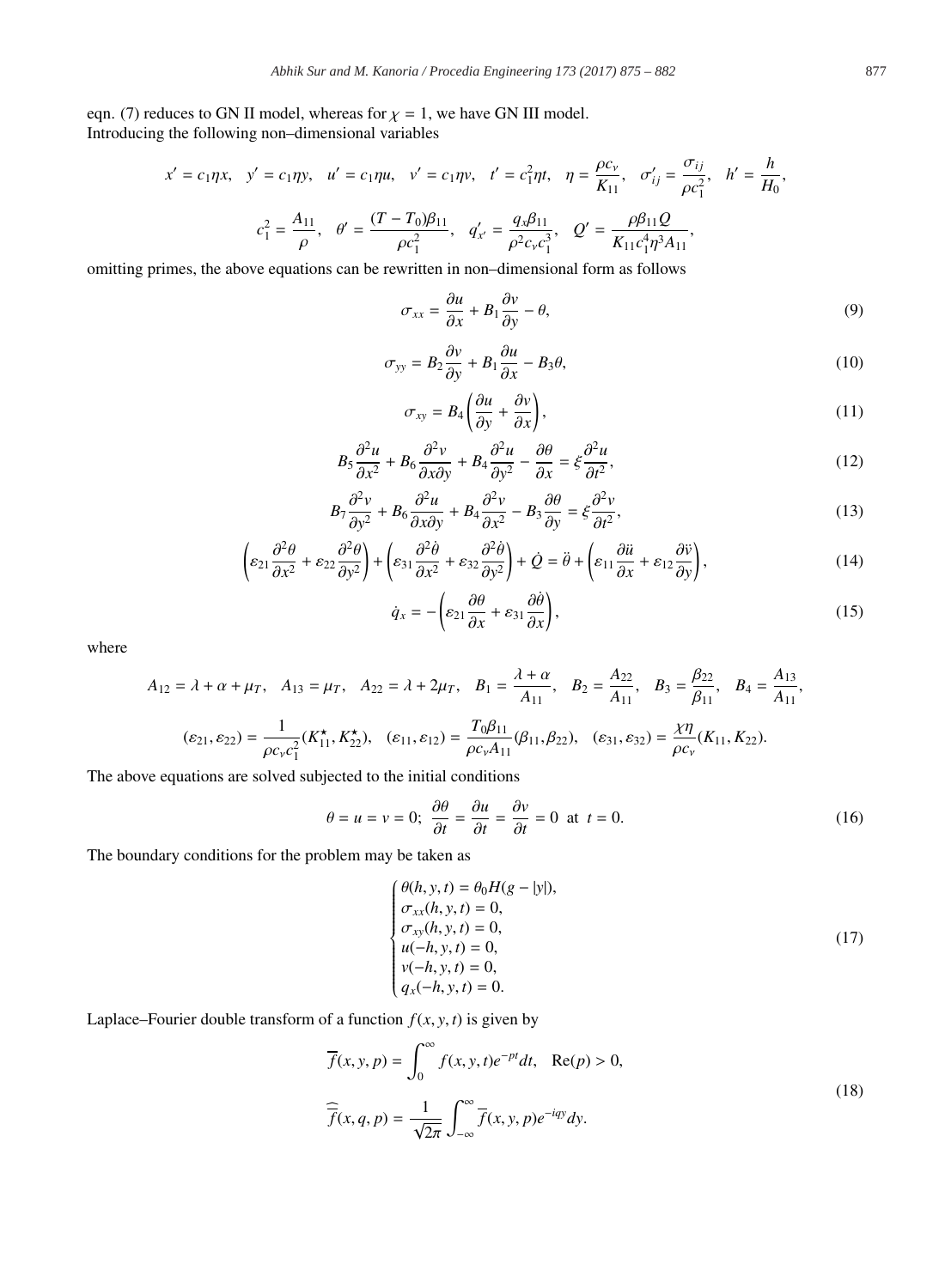Applying Laplace–Fourier double transform to eqs. (9)-(15), we have

$$
\widehat{\overline{\sigma}}_{xx} = \frac{d\overline{u}}{dx} + B_1 i q \widehat{\overline{v}} - \widehat{\overline{\theta}},\tag{19}
$$

$$
\widehat{\overline{\sigma}}_{yy} = B_1 \frac{d\widehat{\overline{u}}}{dx} + i\widehat{q}\widehat{\overline{v}} - B_3 \widehat{\overline{\theta}},
$$
\n(20)

$$
\widehat{\overline{\sigma}}_{xy} = B_4 \left( \frac{d\widehat{\overline{v}}}{dx} + iq\widehat{\overline{u}} \right),\tag{21}
$$

$$
\frac{d^2\widehat{\overline{u}}}{dx^2} - (B_4q^2 + \xi p^2)\widehat{\overline{u}} + B_6iq\frac{d\widehat{\overline{v}}}{dx} = \frac{d\widehat{\overline{\theta}}}{dx},\tag{22}
$$

$$
B_4 \frac{d^2 \overline{\widehat{v}}}{dx^2} - (B_7 q^2 + \xi p^2) \widehat{\overline{v}} + B_6 i q \frac{d \overline{\widehat{u}}}{dx} = B_3 i q \widehat{\overline{\theta}},\tag{23}
$$

$$
\varepsilon_{21}\frac{d^2\widehat{\theta}}{dx^2} - (\varepsilon_{22}q^2 + pq^2 + p^2)\widehat{\theta} + p\widehat{\overline{Q}} = p^2\left(\varepsilon_{11}\frac{d\widehat{u}}{dx} + \varepsilon_{12}i q\widehat{\overline{v}}\right),\tag{24}
$$

$$
p\widehat{\overline{q}}_x = (\varepsilon_{21} + p\varepsilon_{31})\frac{d\widehat{\overline{\theta}}}{dx},\tag{25}
$$

where

$$
c^{2} = \frac{1}{\epsilon_{0}\mu_{0}}, \quad R_{H}^{2} = \frac{\mu_{0}H_{0}^{2}}{\rho}, \quad \eta = \frac{R_{H}^{2}}{c_{1}^{2}}, \quad B_{5} = 1 + \eta, \quad B_{6} = B_{1} + B_{4} + \eta, \quad B_{7} = B_{2} + \eta, \quad \xi = 1 + \frac{R_{H}^{2}}{c^{2}}.
$$

Eliminating  $\widehat{\overline{u}}$  and  $\widehat{\overline{\theta}}$  from (22)-(24), we get

$$
A(q,p)\frac{d^6\widehat{v}}{dx^6} + B(q,p)\frac{d^4\widehat{v}}{dx^4} + C(q,p)\frac{d^2\widehat{v}}{dx^2} + D(q,p)\widehat{\overline{v}} = F(x,q,p),
$$
\n(26)

Eliminating  $\widehat{\overline{u}}$  and  $\widehat{\overline{v}}$  from (22)-(24), we get

$$
A(q,p)\frac{d^6\hat{\theta}}{dx^6} + B(q,p)\frac{d^4\hat{\theta}}{dx^4} + C(q,p)\frac{d^2\hat{\theta}}{dx^2} + D(q,p)\hat{\theta} = F_1(x,q,p),\tag{27}
$$

where

$$
A(q, p) = iq\varepsilon_{21}B_{4}B_{6},
$$
  
\n
$$
B(q, p) = p^{2}\varepsilon_{11}B_{4}(B_{3} - B_{6})iq + (B_{6}^{2}q^{2} - c_{41}B_{4} - c_{42})B_{6}iq\varepsilon_{21} - B_{4}(B_{6}iqc_{43} + B_{3}p^{2}\varepsilon_{11}iq),
$$
  
\n
$$
C(q, p) = c_{41}c_{42}B_{6}iq\varepsilon_{21} - (B_{6}^{2}q^{2}c_{41}B_{4} - c_{42})(B_{6}iqc_{43} + B_{3}p^{2}\varepsilon_{11}iq) - p^{2}\varepsilon_{11}B_{3}B_{4}c_{41}iq
$$
  
\n
$$
-iq(B_{3} - B_{6})(p^{2}\varepsilon_{11}c_{42} - p^{2}\varepsilon_{12}B_{6}q^{2}),
$$
  
\n
$$
D(q, p) = B_{3}c_{41}iq(p^{2}\varepsilon_{11}c_{42} - p^{2}\varepsilon_{12}B_{6}q^{2}) - c_{41}c_{42}iq(B_{6}c_{43} + Bp^{2}\varepsilon_{11}),
$$
  
\n
$$
F(x, q, p) = B_{6}pq^{2}(B_{3} - B_{6})\frac{d^{2}\overline{Q}}{dx^{2}} - B_{3}c_{41}B_{6}q^{2}p\overline{Q},
$$
  
\n
$$
F_{1}(x, q, p) = -B_{4}B_{6}ipq\frac{d^{4}\overline{Q}}{dx^{4}} - B_{6}iqp(B_{6}^{2}q^{2} - c_{41}B_{4} - c_{42})\frac{d^{2}\overline{Q}}{dx^{2}} - B_{6}ipqc_{41}c_{42}\overline{Q},
$$
  
\n
$$
c_{41} = B_{4}q^{2} + \xi p^{2}, \quad c_{42} = B_{7}q^{2} + \xi p^{2}, \quad c_{43} = \varepsilon_{22}q^{2} + pq^{2} + p^{2}.
$$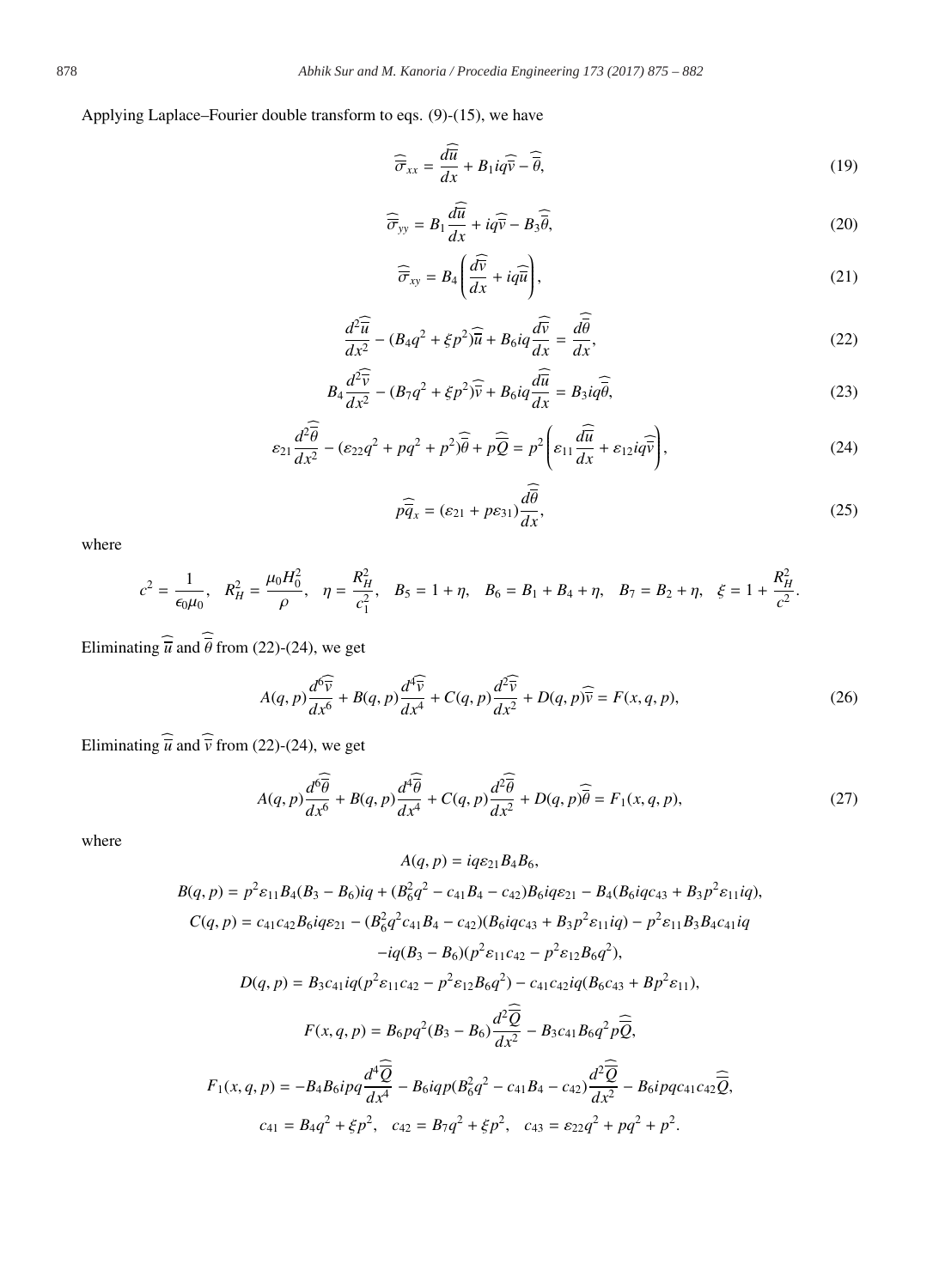# *2.1. Spatially varying heat source*

We take heat source  $Q(x, y, t)$  in the following form

$$
Q(x, y, t) = \frac{H(t)\cosh(bx)}{y^2 + a^2},
$$

where *a* and *b* are constants. Then we have

 $\widehat{Q}(x, q, p) = \sqrt{\frac{\pi}{2}}$  $rac{\pi}{2}e^{-a|q|}\frac{\cosh(bx)}{ap}$ ,

Thus, we get the displacement components are given by

$$
\widehat{\overline{u}} = \sum_{j=1}^{3} \frac{[1 - B_6 i q f_j(q, p)] A_j(q, p) k_j e^{k_j x}}{k_j^2 - k_4^2} - \sum_{j=1}^{3} \frac{[1 - B_6 i q f_{-j}(q, p)] A_{-j}(q, p) k_j e^{-k_j x}}{k_j^2 - k_4^2} + \frac{b \sinh(bx) [G_1(q, p) - B_6 i q G(q, p)]}{b^2 - k_4^2},
$$
\n(28)

$$
\widehat{\overline{v}}(x,q,p) = \sum_{j=1}^{3} f_j(q,p) [A_j(q,p)e^{k_j x} + A_{-j}(q,p)e^{-k_j x}] + G(q,p)\cosh(bx),
$$
\n(29)

$$
\widehat{\overline{\theta}}(x,q,p) \sum_{j=1}^{3} [A_j(q,p)e^{k_j x} + A_{-j}(q,p)e^{-k_j x}] + G_1(q,p)\cosh(bx), \qquad (30)
$$

where

$$
f_j(q, p) = \frac{(B_3iq - 1)k_j^2 - iqB_3(B_4q^2 + \xi p^2)}{(B_4k_j^2 - c_{42})(k_j^2 - B_4q^2 - \xi p^2) - B_6iqk_j^2}.
$$

$$
G(q, p) = \frac{1}{a} \sqrt{\frac{\pi}{2}} \frac{e^{-a|q|}[(B_3 - B_6)B_6pq^2b^2 - B_3c_{41}B_6q^2p]}{(b^2 - k_1^2)(b^2 - k_2^2)(b^2 - k_3^2)},
$$

$$
G_1(q, p) = \frac{1}{a} \sqrt{\frac{\pi}{2}} \frac{e^{-a|q|}[-B_4B_6iqpb^4 - B_6ipq(B_6^2q^2 - c_{41}B_4 - c_{42})b^2 - B_6iqpc_{41}c_{42}]}{(b^2 - k_1^2)(b^2 - k_2^2)(b^2 - k_3^2)},
$$

where  $k_4 = \sqrt{B_4 q^2 + \xi p^2}$  and  $k_j$ 's and  $-k_j$ 's ( $j = 1, 2, 3$ ) are roots of the equation

$$
A(q, p)k^6 + B(q, p)k^4 + C(q, p)k^2 + D(q, p) = 0.
$$
\n(31)

Therefore, the stress components  $\hat{\overline{\sigma}}_{xx}, \hat{\overline{\sigma}}_{yy}, \hat{\overline{\sigma}}_{xy}$  can be obtained from eqs. (19)–(21) as follows

$$
\widehat{\overline{\sigma}}_{xx} = \sum_{j=1}^{3} \left[ \frac{\{1 - B_6 i q f_j(q, p)\} k_j^2}{k_j^2 - k_4^2} + B_1 i q f_j(q, p) - 1 \right] [A_j(q, p)e^{k_j x} + A_{-j}(q, p)e^{-k_j x}] +
$$
\n
$$
\left[ \frac{b^2 \{G_1(q, p) - B_6 i q G(q, p)\}}{b^2 - k_4^2} + B_1(q, p) i q G(q, p) - G_1(q, p) \right] \cosh(bx),
$$
\n(32)

$$
\widehat{\overline{\sigma}}_{yy} = \sum_{j=1}^{3} \left[ B_2 i q f_j(q, p) + \frac{B_1 k_j^2 \{1 - B_6 i q f_j(q, p)\}}{k_j^2 - k_4^2} - B_3 \right] \left[ A_j(q, p) e^{k_j x} + A_{-j}(q, p) e^{-k_j x} \right] + \left[ \frac{B_1 b^2 \{G_1(q, p) - B_6 i q G(q, p)\}}{b^2 - k_4^2} + B_2 i q G(q, p) - B_3 G_1(q, p) \right] \cosh(bx),
$$
\n(33)

$$
\widehat{\overline{\sigma}}_{xy} = B_4 \left\{ \sum_{j=1}^3 \left[ f_j(q, p) k_j + \frac{i q k_j B_4 \{1 - B_6 i q f_j(q, p)\}}{k_j^2 - k_4^2} \right] \left[ A_j(q, p) e^{k_j x} - A_{-j}(q, p) e^{-k_j x} \right] \right\}
$$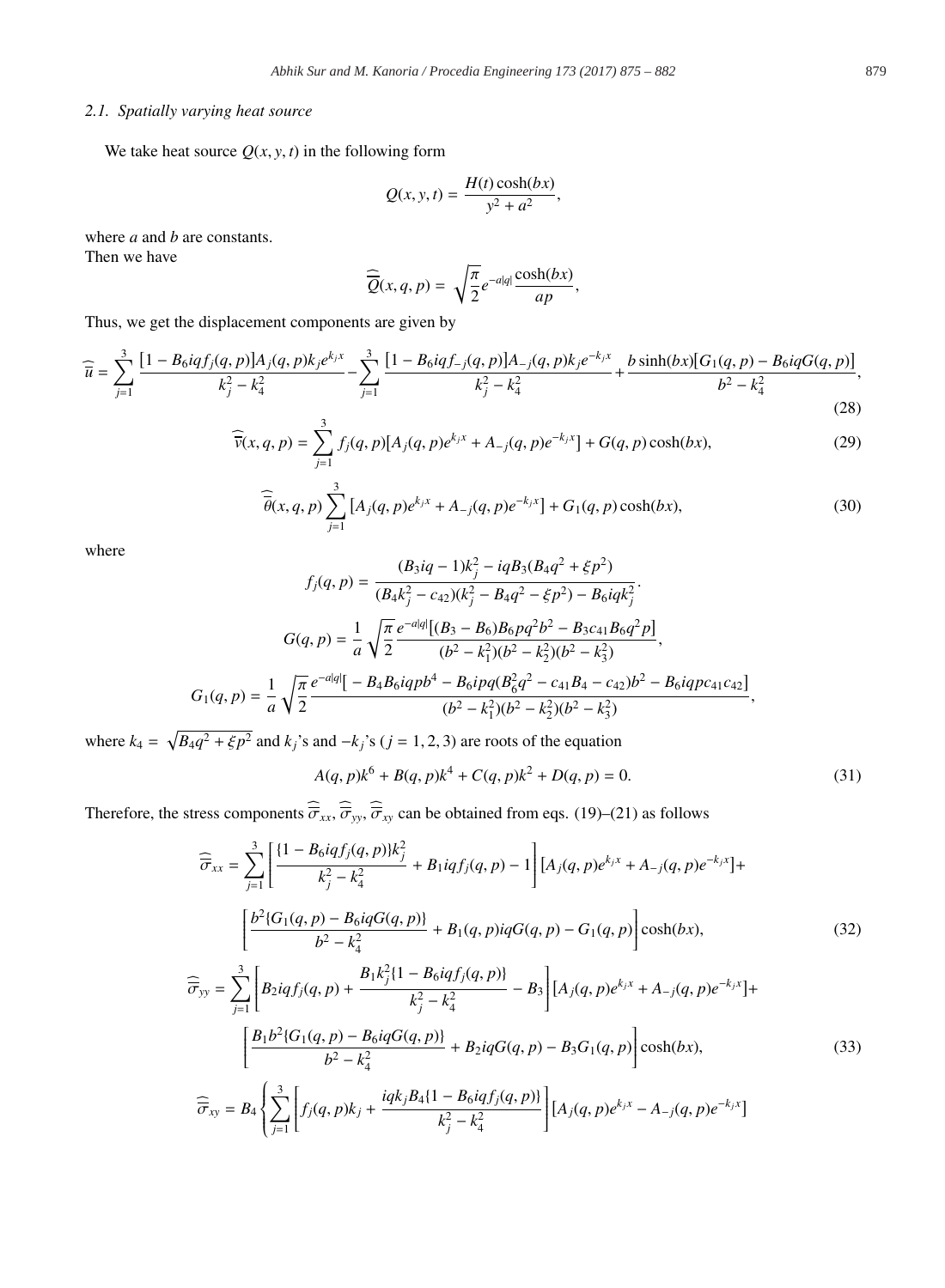$$
\[B_4 bG(q, p) + \frac{iq b B_4 (G_1(q, p) - B_6 i q G(q, p))}{b^2 - k_4^2}\] \sinh(bx)\],
$$
\n(34)

Now using the boundary conditions (17) we obtain

$$
\sum_{j=1}^{3} \left[ A_j(q, p) e^{k_j h} + A_{-j}(q, p) e^{-k_j h} \right] = \sqrt{\frac{2}{\pi}} \frac{\theta_0 \sin(qg)}{pq} - G_1(q, p) \cosh(bh), \tag{35}
$$

$$
\sum_{j=1}^{3} \left[ A_j(q, p)e^{k_j h} + A_{-j}(q, p)e^{-k_j h} \right] \left[ \frac{(1 - B_6 i q f_j(q, p))k_j^2}{k_j^2 - k_4^2} + B_1 i q f_j(q, p) - 1 \right] =
$$
  
 
$$
- \left[ \frac{b^2 \{ G_1(q, p) - B_6 i q G(q, p) \}}{b^2 - k_4^2} + B_1 i q G(q, p) - G_1(q, p) \right] \cosh(bh), \tag{36}
$$

$$
\sum_{j=1}^{3} \left[ A_j(q, p)e^{k_j h} - A_{-j}(q, p)e^{-k_j h} \right] \left[ f_j(q, p)k_j + \frac{iq B_4 k_j (1 - B_6 i q f_j(q, p))}{k_j^2 - k_4^2} \right] =
$$
  
 
$$
- \left[ B_4 b G(q, p) + \frac{iq B - 4b \{ G_1(q, p) - B_6 i q G(q, p) \}}{b^2 - k_4^2} \right] \sinh(bh), \tag{37}
$$

$$
\sum_{j=1}^{3} f_j(q, p)[A_j(q, p)e^{-k_jh} + A_{-j}(q, p)e^{k_jh}] = -G(q, p)\cosh(bh),\tag{38}
$$

$$
\sum_{j=1}^{3} \frac{\{1 - B_6 i q f_j(q, p) \} k_j}{k_j^2 - k_4^2} [A_j(q, p) e^{-k_j h} - A_{-j}(q, p) e^{k_j h}] = \frac{b \sinh(bh) \{G_1(q, p) - B_6 i q G(q, p)\}}{b^2 - k_4^2},
$$
(39)

$$
\sum_{j=1}^{3} [A_j(q, p)e^{-k_jh} - A_{-j}(q, p)e^{k_jh}]k_j = bG_1(q, p)\sinh(bh).
$$
 (40)

Solution of the above system of linear equations (35)–(40) gives the unknown parameters  $A_j(q, p)$  and  $A_{-j}(q, p)$ ,  $j =$ 1(1)3.

#### 3. Numerical results and discussions

In order to study the influence of the magnetic field and reinforcement on the wave propagation of the medium, we now present the results in the form of their graphical representations. The material constants are given by [5]

$$
\rho = 2660 \text{ Kg} \cdot \text{m}^{-3}, \quad \lambda = 5.65 \times 10^{10} \text{ N} \cdot \text{m}^{-2}, \quad \mu_T = 2.46 \times 10^{10} \text{ N} \cdot \text{m}^{-2}, \quad T_0 = 293 \text{ K},
$$
  
\n
$$
\mu_L = 5.66 \times 10^{10} \text{ N} \cdot \text{m}^{-2}, \quad \alpha = -1.28 \times 10^{10} \text{ N} \cdot \text{m}^{-2}, \quad \beta = 0.015 \times 10^{-4} \text{ N} \cdot \text{m}^{-2},
$$
  
\n
$$
\beta_{11} = 0.017 \times 10^{-4} \text{ K}^{-1}, \quad H_0 = 10, \quad \varepsilon_0 = 0.3, \quad \beta_{22} = 0.015 \times 10^{-4} \text{ K}^{-1}, \quad c_v = 0.787 \times 10^3 \text{ J} \cdot \text{Kg}^{-1} \cdot \text{K}^{-1},
$$
  
\n
$$
K_{11} = 0.0921 \times 10^3 \text{ J} \cdot \text{m}^{-1} \cdot \text{s}^{-1} \cdot \text{K}^{-1}, \quad K_{22} = 0.0963 \times 10^3 \text{ J} \cdot \text{m}^{-1} \cdot \text{s}^{-1} \cdot \text{K}^{-1},
$$
  
\n
$$
\mu_0 = 0.1, \quad b = 1, \quad a = 1, \quad g = 1, \quad h = 0.5, \quad \theta_0 = 1,
$$
  
\n
$$
K_{11}^{\star} = 0.13 \times 10^3 \text{ J} \cdot \text{m}^{-1} \cdot \text{s}^{-1} \cdot \text{K}^{-1}, \quad K_{22}^{\star} = 0.13 \times 10^3 \text{ J} \cdot \text{m}^{-1} \cdot \text{s}^{-1} \cdot \text{K}^{-1}.
$$

To get the roots of the polynomial equation (31) in complex domain, we have used Laguerre's method. Here the numerical inversion of Laplace transform is done using a method based on Fourier series expansion technique [2].

In order to study the effect of reinforcement and magnetic field in the thermophysical quantities, figs. 1-3 have been plotted against the thickness of the plate for Green–Naghdi model III for  $y = 0$  and  $t = 0.25$ . In these figures, the continuous lines represent the graphs corresponding to the absence of magnetic field ( $H_0 = 0$ ), whereas the dotted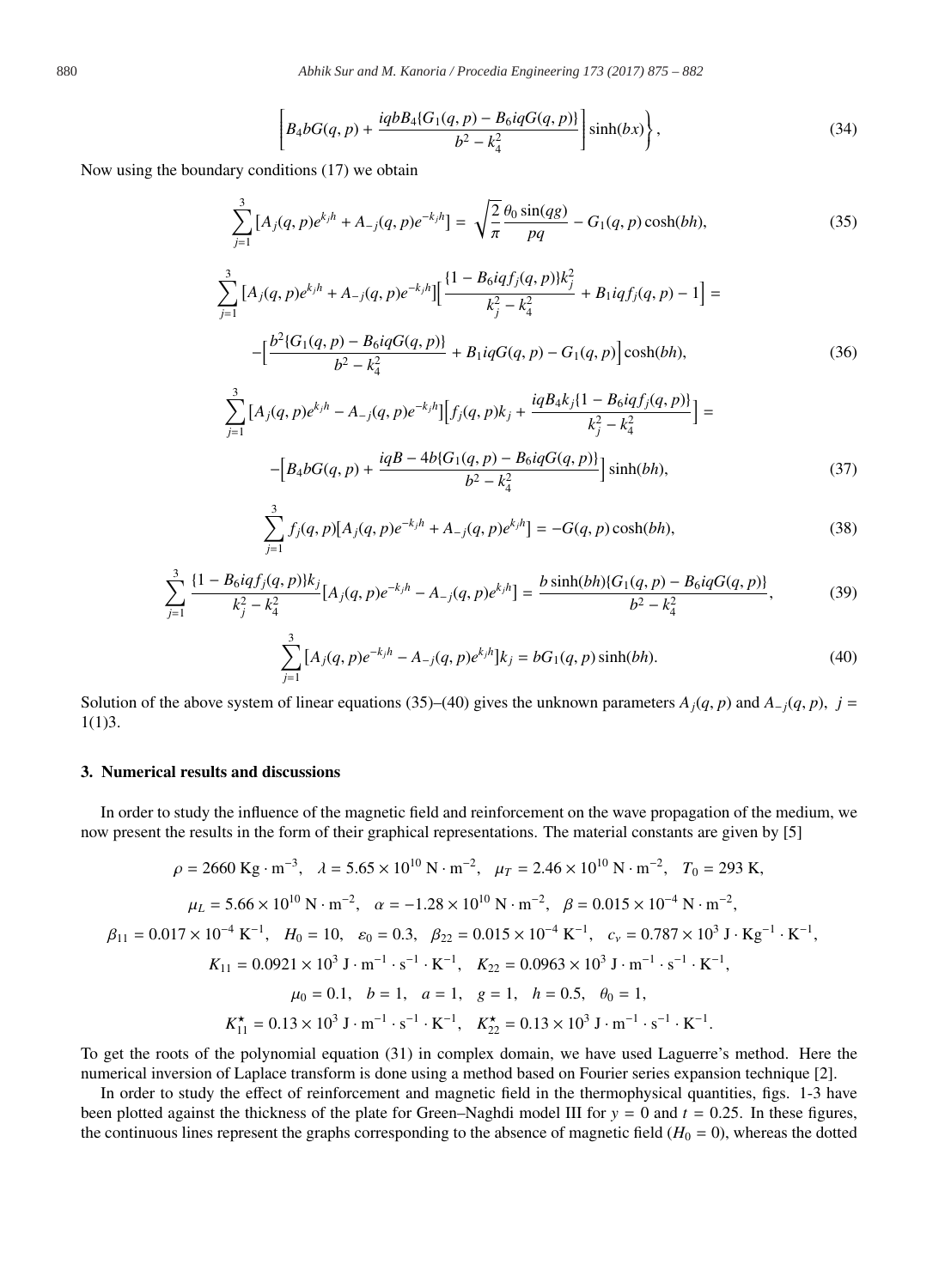lines represent the graphs correspond to the presence of magnetic field  $(H_0 = 10)$ .



Fig. 1. Variation of u versus x for  $H_0 = 0$ , 10

Fig 1 depicts the variation of the displacement component *u* against the thickness *x* for  $t = 0.25$  for GN III model. From the figure, it is observed that, on the rigid base at  $x = -0.5$ , the displacement is zero, which satisfies the boundary condition of the problem. It is also observed that *u* attains the maximum value near the upper boundary of the plate in absence of reinforcement (NRF). Also, in absence of the magnetic field  $(H_0 = 0)$ , the displacement almost disappears in  $-0.5 \le x < 0.3$  whereas due to the presence of magnetic field ( $H_0 = 10$ ), *u* is prominently seen inside the plate.



Fig. 2. Variation of *v* versus *x* for  $H_0 = 0$ , 10.

Fig 2 is plotted to study the variation of the displacement *v* against the thickness of the plate due to the presence and absence of magnetic field  $(H_0 = 10, 0)$  with reinforcement (WRF) and without reinforcement (NRF) also. As seem from fig 2, *v* disappears on the lower boundary of the plate validating the correctness of the numerical codes prepared in the problem. Here, the oscillatory nature in the variation of  $\nu$  is found and the magnitude of the peak of oscillation is larger due to the absence of magnetic field  $(H_0 = 0)$  compared to the presence of magnetic field  $(H_0 = 10)$ . Also, the presence of reinforcement has a tendency to diminish the magnitude of the displacement *v* inside the plate.

In order to study the effect of reinforcement and magnetic field on the stress component  $\sigma_{xx}$  against the thickness, fig 3 has been plotted with the same set of parameters as mentioned above. As seen from the figure,  $\sigma_{xx}$  vanishes on the outer surface of the plate satisfying the mechanical boundary condition of the problem. Due to the presence of